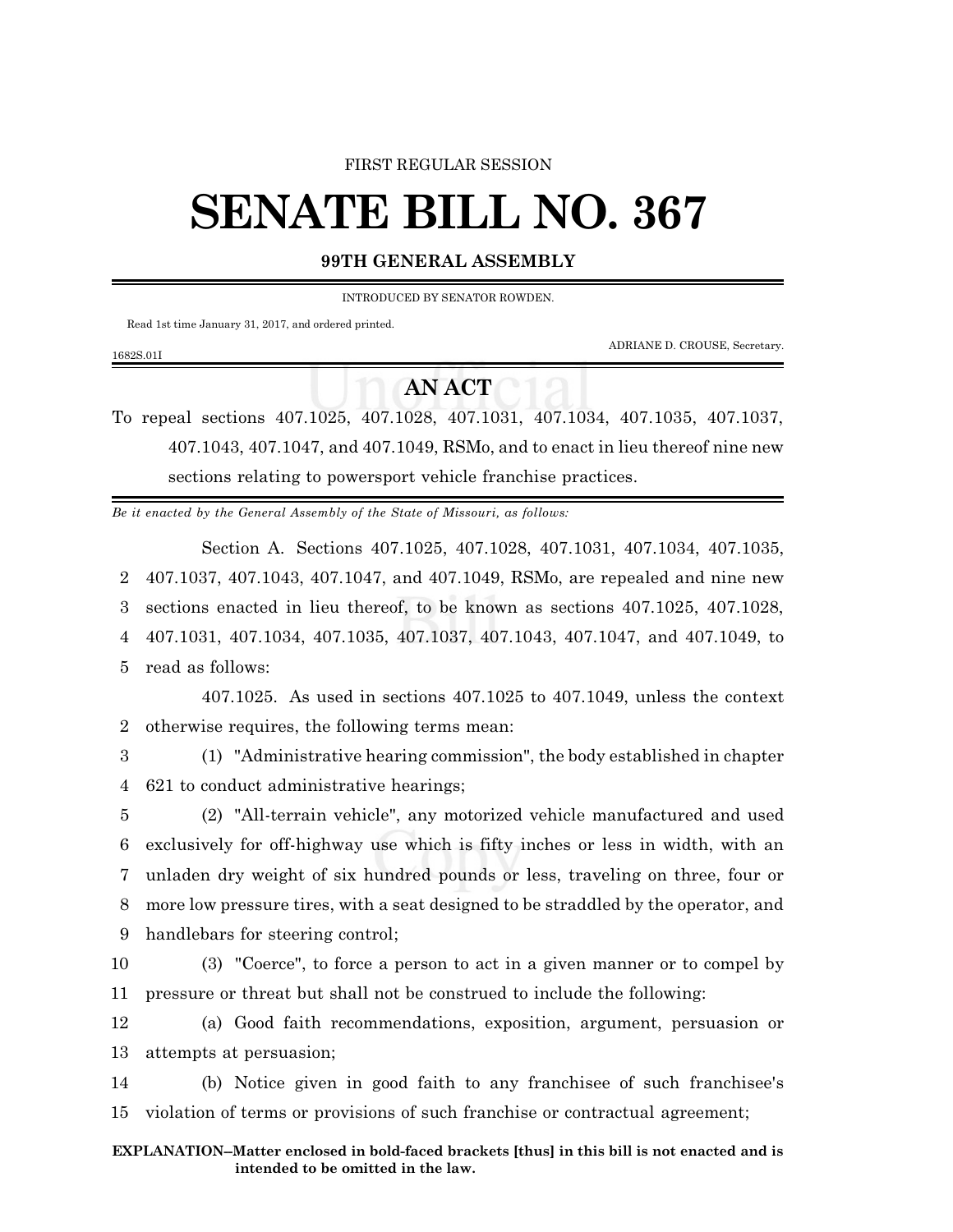(c) Any other conduct set forth in section 407.1043 as a defense to an action brought pursuant to sections 407.1025 to 407.1049; or

 (d) Any other conduct set forth in sections 407.1025 to 407.1049 that is permitted of the franchisor or is expressly excluded from coercion or a violation of sections 407.1025 to 407.1049;

 (4) "Franchise", a written arrangement or contract for a definite or indefinite period, in which a person grants to another person a license to use, or the right to grant to others a license to use, a trade name, trademark, service mark, or related characteristics, in which there is a community of interest in the marketing of goods or services, or both, at wholesale or retail, by agreement, lease or otherwise, and in which the operation of the franchisee's business with respect to such franchise is substantially reliant on the franchisor for the continued supply of franchised new **[**motorcycles or all-terrain**] powersport** vehicles, parts and accessories for sale at wholesale or retail;

(5) "Franchisee", a person to whom a franchise is granted;

(6) "Franchisor", a person who grants a franchise to another person;

(7) "Motorcycle", a motor vehicle operated on two wheels;

 (8) "New", when referring to **[**motorcycles or all-terrain**] powersport** vehicles or parts, means those **[**motorcycles or all-terrain**] powersport** vehicles or parts which have not been held except as inventory, as that term is defined in subdivision (4) of section 400.9-109;

 (9) "Person", a sole proprietor, partnership, corporation, or any other form of business organization**;**

 **(10) "Powersport vehicle", includes but is not limited to any motorcycle, all-terrain vehicle, motorized bicycle, motortricycle, recreational off-highway vehicle, or utility vehicle, as defined in section 301.010, or personal watercraft as defined in section 306.010**.

407.1028. Any person who is engaged or engages directly or indirectly in purposeful contacts within the state of Missouri in connection with the offering, advertising, purchasing, selling, or contracting to purchase or to sell new **[**motorcycles or all-terrain**] powersport** vehicles, or who, being a **[**motorcycle or all-terrain**] powersport** vehicle franchisor, is transacting or transacts any business with a **[**motorcycle or all-terrain**] powersport** vehicle franchisee who maintains a place of business within the state and with whom the person has a franchise, shall be subject to the jurisdiction of the courts of the state of Missouri, upon service of process in accordance with the provisions of section 506.510,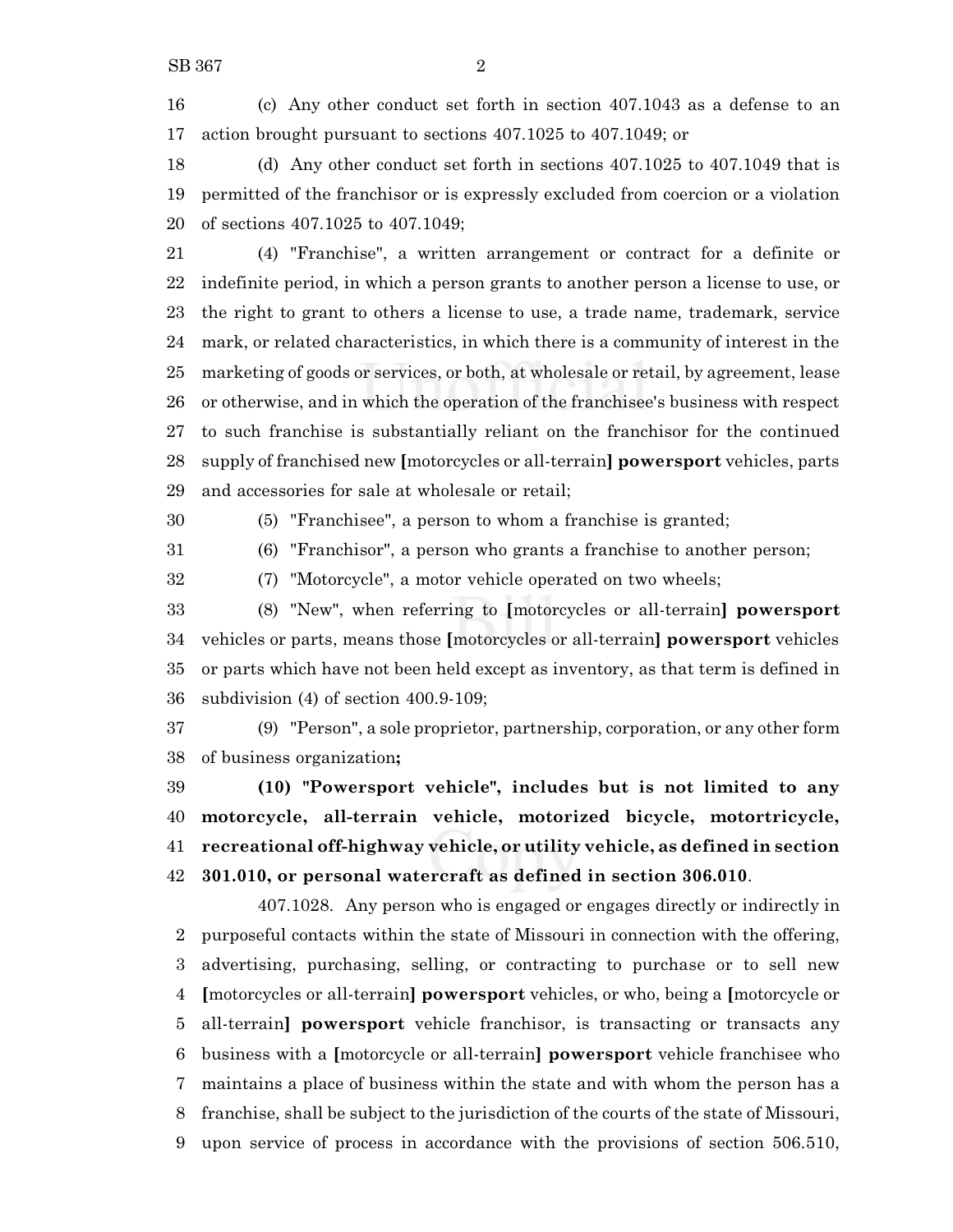irrespective of whether such person is a manufacturer, importer, distributor or dealer in new **[**motorcycles or all-terrain**] powersport** vehicles.

407.1031. 1. Any party seeking relief pursuant to the provisions of sections 407.1025 to 407.1049 may file an application for a hearing with the administrative hearing commission within the time periods specified in this section. The application for a hearing shall comply with the requirements for a request for agency action set forth in chapter 536. Simultaneously, with the filing of the application for a hearing with the administrative hearing commission, the applicant shall send by certified mail, return receipt requested, a copy of the application to the party or parties against whom relief is sought. Within ten days of receiving a timely application for a hearing, the administrative hearing commission shall enter an order fixing a date, time and place for a hearing on the record. Such hearing shall be within forty-five days of the date of the order but the administrative hearing commission may continue the hearing date up to twenty-five additional days by agreement of the parties or upon a finding of good cause. The administrative hearing commission shall send by certified mail, return receipt requested, a copy of the order to the party seeking relief and to the party or parties against whom relief is sought. The order shall also state that the party against whom relief is sought shall not proceed with the initiation of its activity or activities until the administrative hearing commission issues its final decision or order.

 2. Unless otherwise expressly provided in sections 407.1025 to 407.1049, the provisions of chapter 536 shall govern hearings and prehearing procedures conducted pursuant to the authority of this section. The administrative hearing commission shall issue a final decision or order, in proceedings arising pursuant to the provisions of sections 407.1025 to 407.1049, within forty-five days from the conclusion of the hearing. Any final decisions shall be subject to review pursuant to a petition for review to be filed in the court of appeals in the district in which the hearing, or any part of the hearing, is held and by delivery of copies of the petition to each party of record, within thirty days after the mailing or delivery of the final decision and notice of the final decision in such a case. Review pursuant to this section shall be exclusive and decisions of the administrative hearing commission reviewable pursuant to this section shall not be reviewable in any other proceeding, and no other official or court shall have power to review any such decision by an action in the nature of mandamus or otherwise, except pursuant to the provisions of this section. The party seeking review shall be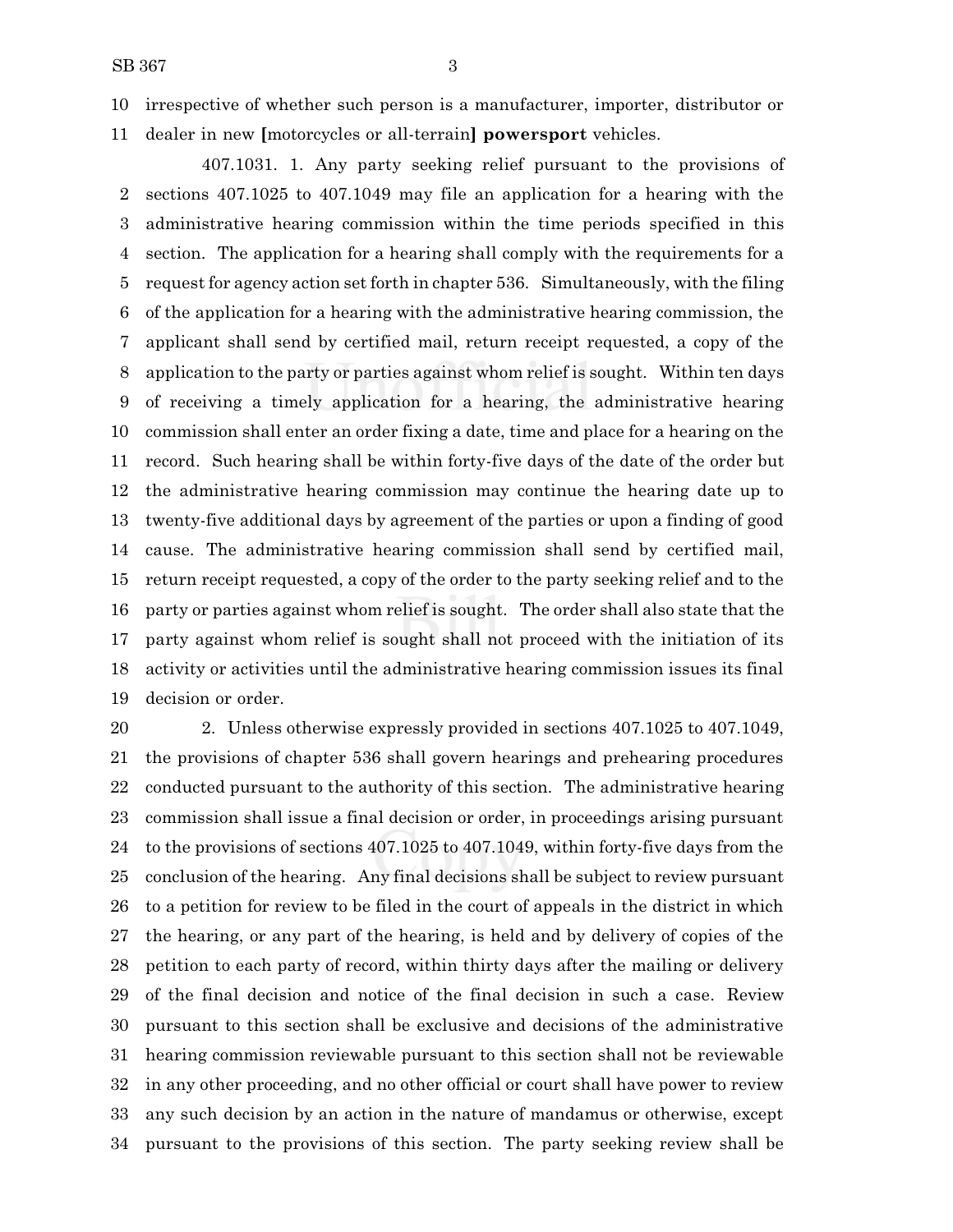responsible for the filing of the transcript and record of all proceedings before the administrative hearing commission with the appropriate court of appeals.

 3. Any franchisee receiving a notice from a franchisor pursuant to the provisions of sections 407.1025 to 407.1049, or any franchisee adversely affected by a franchisor's acts or proposed acts described in the provisions of sections 407.1025 to 407.1049, shall be entitled to file an application for a hearing before the administrative hearing commission for a determination as to whether the franchisor has good cause for its acts or proposed acts.

 4. Not less than sixty days before the effective date of the initiation of any enumerated act pursuant to subdivisions (5), (6), (7) and (14) of section 407.1034, a franchisor shall give written notice to the affected franchisee or franchisees, by certified mail, return receipt requested, except as follows:

 (1) Upon the initiation of an act pursuant to subdivision (5) of section 407.1034, such notice shall be given not less than fifteen days before the effective date of such act only if the grounds for the notice include the following:

 (a) Transfer of any ownership or interest in the franchised dealership without the consent of the **[**motorcycle or all-terrain**] powersport** vehicle franchisor;

 (b) Material misrepresentation by the **[**motorcycle or all-terrain**] powersport** vehicle franchisee in applying for the franchise;

 (c) Insolvency of the **[**motorcycle or all-terrain**] powersport** vehicle franchisee or the filing of any petition by or against the **[**motorcycle or all-terrain**] powersport** vehicle franchisee under any bankruptcy or receivership law;

 (d) Any unfair business practice by the **[**motorcycle or all-terrain**] powersport** vehicle franchisee after the **[**motorcycle or all-terrain**] powersport** vehicle franchisor has issued a written warning to the **[**motorcycle or all-terrain**] powersport** vehicle franchisee to desist from such practice;

 (e) Conviction of the **[**motorcycle or all-terrain**] powersport** vehicle franchisee of a crime which is a felony;

 (f) Failure of the **[**motorcycle or all-terrain**] powersport** vehicle franchisee to conduct customary sales and service operations during customary business hours for at least seven consecutive business days unless such closing is due to an act of God, strike or labor difficulty or other cause over which **[**the motorcycle or all-terrain vehicle**] such** franchisee has no control; or

 (g) Revocation of the **[**motorcycle or all-terrain**] powersport** vehicle franchisee's license **to operate as a dealer of powersport vehicles**;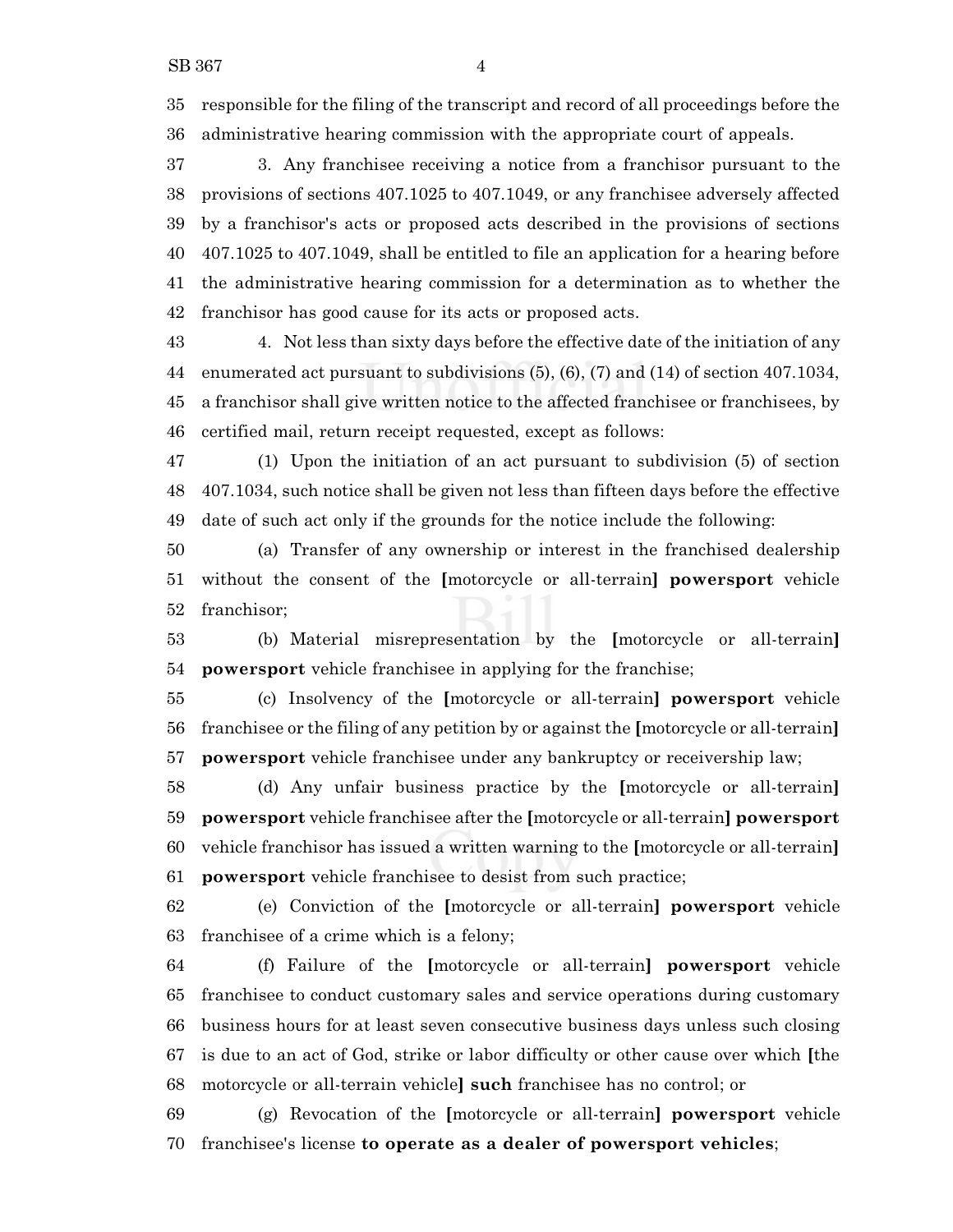(2) Upon initiation of an act pursuant to subdivision (7) of section 407.1034, such notice shall be given within sixty days of the franchisor's receipt of a written proposal to consummate such sale or transfer and the receipt of all necessary information and documents generally used by the franchisor to conduct its review. The franchisor's notice of disapproval shall also specify the reasonable standard which the franchisor contends is not satisfied and the reason the franchisor contends such standard is not satisfied. Failure on the part of the franchisor to provide such notice shall be conclusively deemed an approval by the franchisor of the proposed sale or transfer to the proposed transferee. A franchisee's application for a hearing shall be filed with the administrative hearing commission within fifteen days from receipt of such franchisor's notice; (3) Pursuant to paragraphs (a) and (b) of subdivision (14) of section

 407.1034, such notice shall be given within sixty days of the franchisor's receipt of a deceased or incapacitated franchisee's designated family member's intention to succeed to the franchise or franchises or of the franchisor's receipt of the personal and financial data of the designated family member, whichever is later.

 5. A franchisor's notice to a franchisee or franchisees pursuant to subdivisions (5), (6), (7) and (14) of section 407.1034 shall contain a statement of the particular grounds supporting the intended action or activity which shall include any reasonable standards which were not satisfied. The notice shall also contain at a minimum, on the first page thereof, a conspicuous statement which reads as follows:

 "NOTICE TO FRANCHISEE: YOU MAY BE ENTITLED TO FILE A PROTEST WITH THEMISSOURI ADMINISTRATIVE HEARINGCOMMISSION IN JEFFERSON CITY, MISSOURI, AND HAVE A HEARING IN WHICH YOU MAY PROTEST THE CONTENTS OF THIS NOTICE. ANY ACTION MUST BE FILED WITHIN FIFTEEN DAYS FROM RECEIPT OF THIS NOTICE."

 6. When more than one application for a hearing is filed with the administrative hearing commission, the administrative hearing commission may consolidate the applications into one proceeding to expedite the disposition of all relevant issues.

 7. In all proceedings before the administrative hearing commission pursuant to this section and section 407.1034, where the franchisor is required to give notice pursuant to subsection 5 of this section, the franchisor shall have the burden of proving by a preponderance of the evidence that good cause exists for its actions. In all other actions, the franchisee shall have the burden of proof.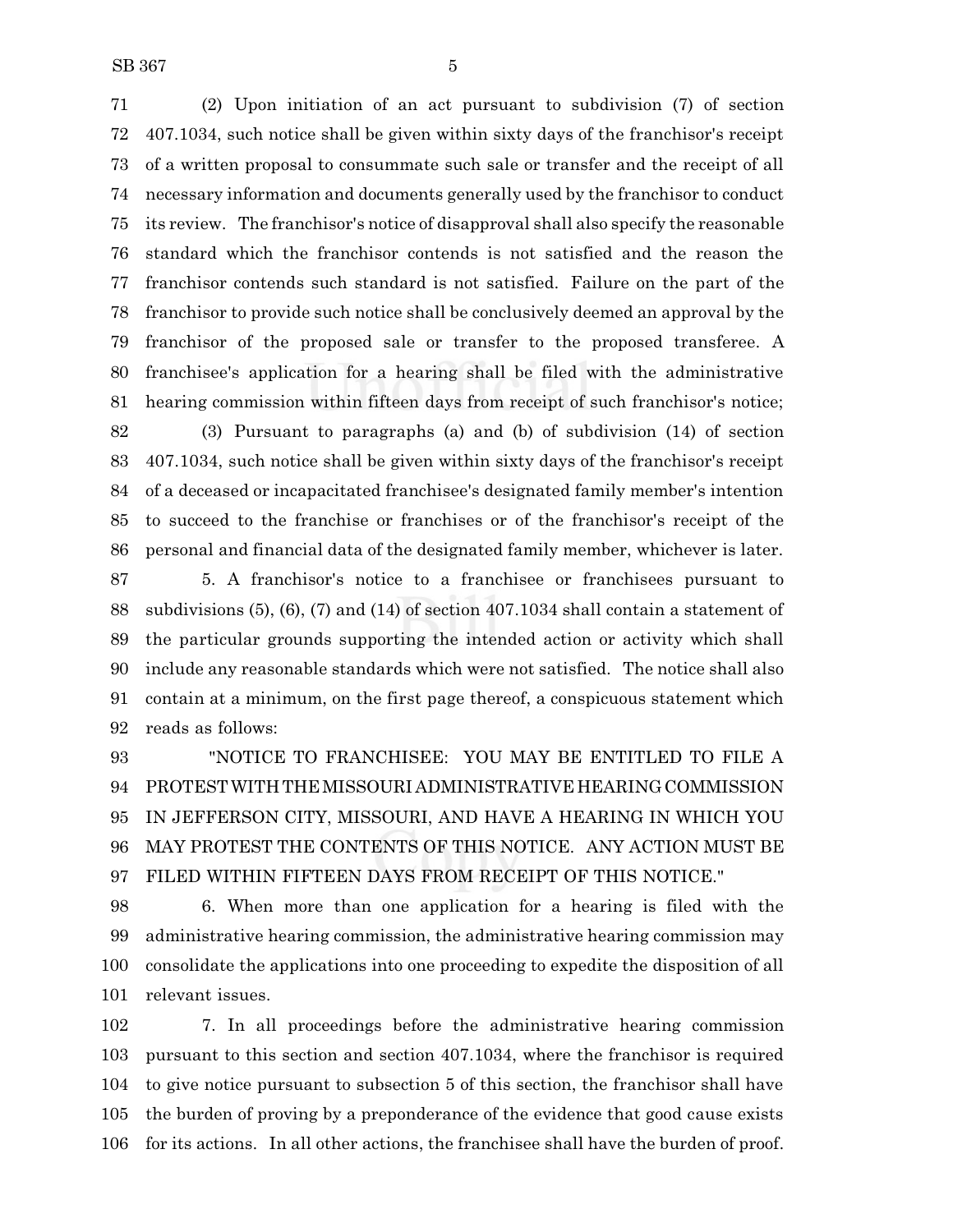407.1034. Notwithstanding the terms of any franchise agreement, the performance, whether by act or omission, by a **[**motorcycle or all-terrain**] powersport** vehicle franchisor of any or all of the following acts enumerated in this section are hereby defined as unlawful practices, the remedies for which are set forth in section 407.1043:

 (1) To engage in any conduct which is capricious, in bad faith, or unconscionable and which causes damage to a **[**motorcycle or all-terrain**] powersport** vehicle franchisee or to the public; provided, that good faith conduct engaged in by **[**motorcycle or all-terrain**] powersport** vehicle franchisors as sellers of new **[**motorcycles, all-terrain**] powersport** vehicles or parts or as holders of security interests therein, in pursuit of rights or remedies accorded to sellers of goods or to holders of security interests pursuant to the provisions of chapter 400, uniform commercial code, shall not constitute unfair practices pursuant to sections 407.1025 to 407.1049;

 (2) To coerce any **[**motorcycle or all-terrain**] powersport** vehicle franchisee to accept delivery of any new **[**motorcycle, motorcycles, all-terrain**] powersport** vehicles, equipment, parts or accessories therefor, or any other commodity or commodities which such **[**motorcycle or all-terrain**] powersport** vehicle franchisee has not ordered after such **[**motorcycle or all-terrain**] powersport** vehicle franchisee has rejected such commodity or commodities. It shall not be deemed a violation of sections 407.1025 to 407.1049 for a **[**motorcycle or all-terrain**] powersport** vehicle franchisor to require a **[**motorcycle or all-terrain**] powersport** vehicle franchisee to have an inventory of parts, tools and equipment reasonably necessary to service the **[**motorcycles or all-terrain**] powersport** vehicles sold by a **[**motorcycle or all-terrain**] powersport** vehicle franchisor; or new **[**motorcycles or all-terrain**] powersport** vehicles reasonably necessary to meet the demands of dealers or the public;

 (3) To unreasonably refuse to deliver in reasonable quantities and within a reasonable time after receipt of orders for new **[**motorcycles or all-terrain**] powersport** vehicles, such **[**motorcycles or all-terrain**] powersport** vehicles as are so ordered and as are covered by such franchise and as are specifically publicly advertised by such **[**motorcycle or all-terrain**] powersport** vehicle franchisor to be available for immediate delivery; provided, however, the failure to deliver any **[**motorcycle or all-terrain**] powersport** vehicle shall not be considered a violation of sections 407.1025 to 407.1049 if such failure is due to an act of God, work stoppage, or delay due to a strike or labor difficulty, shortage of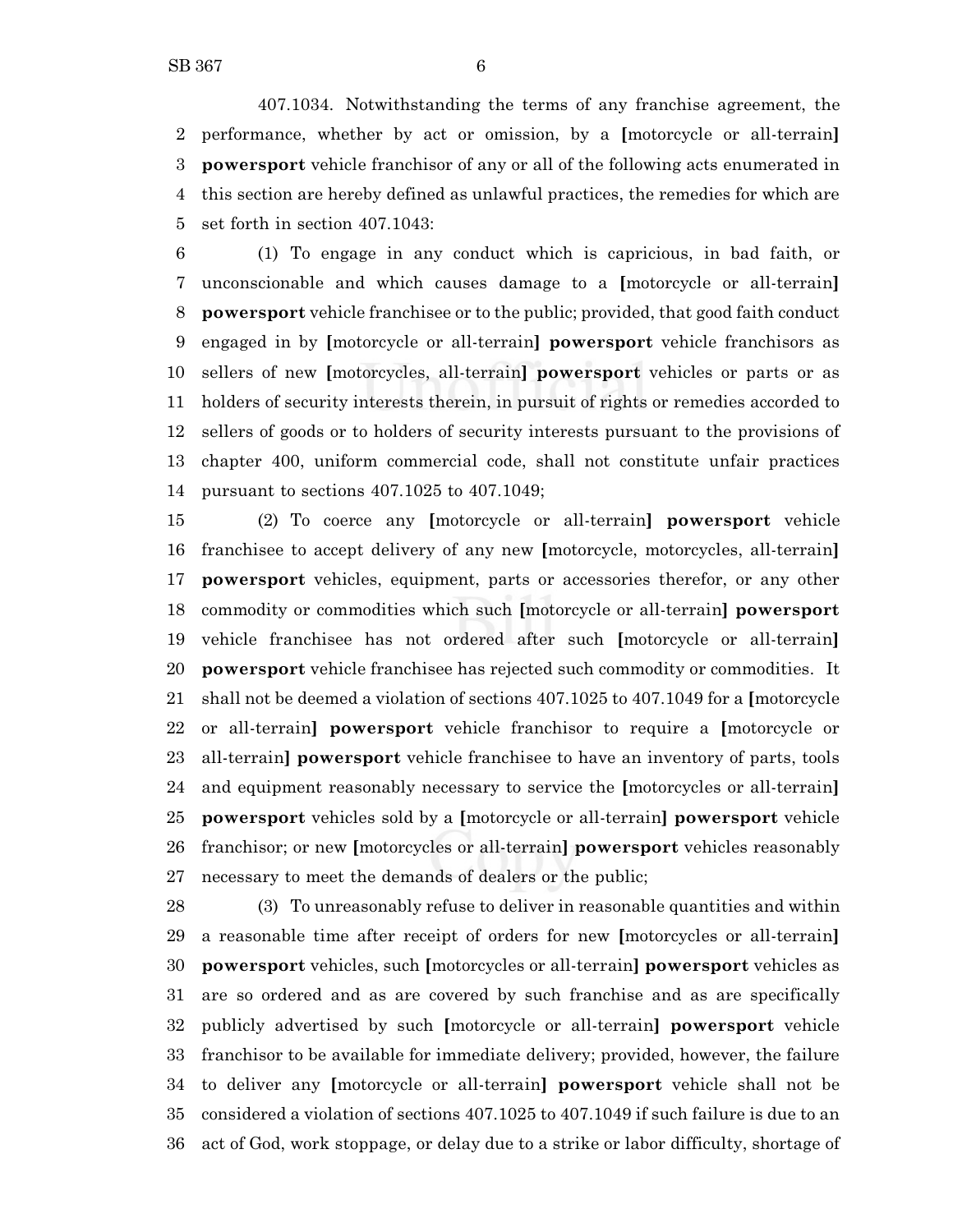products or materials, freight delays, embargo or other cause of which such **[**motorcycle or all-terrain**] powersport** vehicle franchisor has no control;

 (4) To coerce any **[**motorcycle or all-terrain**] powersport** vehicle franchisee to enter into any agreement with such **[**motorcycle or all-terrain**] powersport** vehicle franchisor or to do any other act prejudicial to such **[**motorcycle or all-terrain**] powersport** vehicle franchisee, by threatening to cancel any franchise or any contractual agreement existing between such **[**motorcycle or all-terrain**] powersport** vehicle franchisor and **[**motorcycle or all-terrain**] powersport** vehicle franchisee; provided, however, that notice in good faith to any **[**motorcycle or all-terrain**] powersport** vehicle franchisee of such **[**motorcycle or all-terrain**] powersport** vehicle franchisee's violation of any provisions of such franchise or contractual agreement shall not constitute a violation of sections 407.1025 to 407.1049;

 (5) To terminate, cancel or refuse to continue any franchise, directly or indirectly through the actions of the franchisor, unless such new **[**motorcycle or all-terrain**] powersport** vehicle franchisee substantially defaults in the performance of such franchisee's reasonable and lawful obligations under such franchisee's franchise, or such new **[**motorcycle or all-terrain**] powersport** vehicle franchisor discontinues the sale in the state of Missouri of such franchisor's products which are the subject of the franchise:

 (a) Notwithstanding the terms of any franchise agreement to the contrary, good cause to terminate, cancel or refuse to continue any franchise agreement shall not be established based upon the fact that the **[**motorcycle or all-terrain**] powersport** vehicle franchisee owns, has an investment in, participates in the management of or holds a franchise agreement for the sale or service of another make or line of new **[**motorcycles or all-terrain**] powersport** vehicles or the **[**motorcycle or all-terrain**] powersport** vehicle dealer has established another make or line of new **[**motorcycles or all-terrain**] powersport** vehicles or service in the same dealership facilities as those of the **[**motorcycle or all-terrain**] powersport** vehicle franchisor prior to February 1, 1998, or such establishment is approved in writing by the franchisee and the franchisor. However, a franchisor may require a franchisee to maintain a reasonable line of credit for each franchise and to comply with each franchisor's reasonable requirements concerning capital, management and facilities. If the franchise agreement requires the approval of the franchisor, such approval shall be requested in writing by the franchisee and the franchisor shall approve or disapprove such a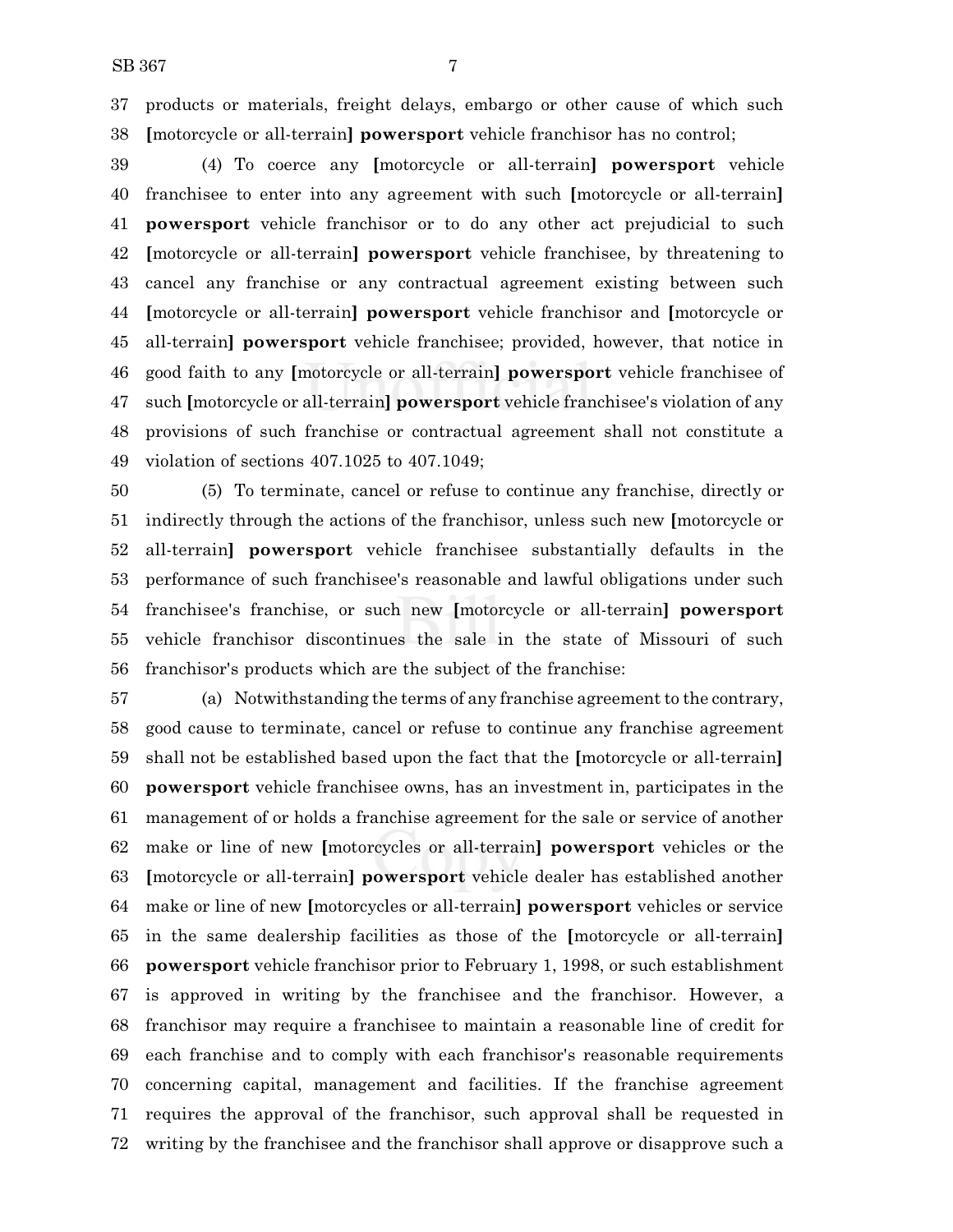request in writing within sixty days of receipt of such request. A request from a franchisee shall be deemed to have been approved if the franchisor fails to notify the franchisee, in writing, of its disapproval within sixty days after its receipt of the written request;

 (b) In determining whether good cause exists, the administrative hearing commission shall take into consideration the existing circumstances, including, but not limited to, the following factors:

a. The franchisee's sales in relation to sales in the market;

b. The franchisee's investment and obligations;

c. Injury to the public welfare;

 d. The adequacy ofthe franchisee's service facilities, equipment, parts and personnel in relation to those of other franchisees of the same line-make;

e. Whether warranties are being honored by the franchisee;

f. The parties' compliance with their franchise agreement;

 g. The desire of a franchisor for market penetration or a market study, if any, prepared by the franchisor or franchisee are two factors which may be considered;

h. The harm to the franchisor;

 (6) To prevent by contract or otherwise, any **[**motorcycle or all-terrain**] powersport** vehicle franchisee from changing the capital structure of the franchisee's franchise of such **[**motorcycle or all-terrain**] powersport** vehicle franchisee or the means by or through which the franchisee finances the operation of the franchisee's franchise, provided the **[**motorcycle or all-terrain**] powersport** vehicle franchisee at all times meets any reasonable capital standards agreed to between the **[**motorcycle or all-terrain**] powersport** vehicle franchisee and the **[**motorcycle or all-terrain**] powersport** vehicle franchisor and grants to the **[**motorcycle or all-terrain**] powersport** vehicle franchisor a purchase money security interest in the new **[**motorcycles or all-terrain**] powersport** vehicles, new parts and accessories purchased from the **[**motorcycle or all-terrain**] powersport** vehicle franchisor;

 (7) (a) Prevent, by contract or otherwise, any sale or transfer of a franchisee's franchise or franchises or interest or management thereof; provided, if the franchise specifically permits the franchisor to approve or disapprove any such proposed sale or transfer, a franchisor shall only be allowed to disapprove a proposed sale or transfer if the interest being sold or transferred when added to any other interest owned by the transferee constitutes fifty percent or more of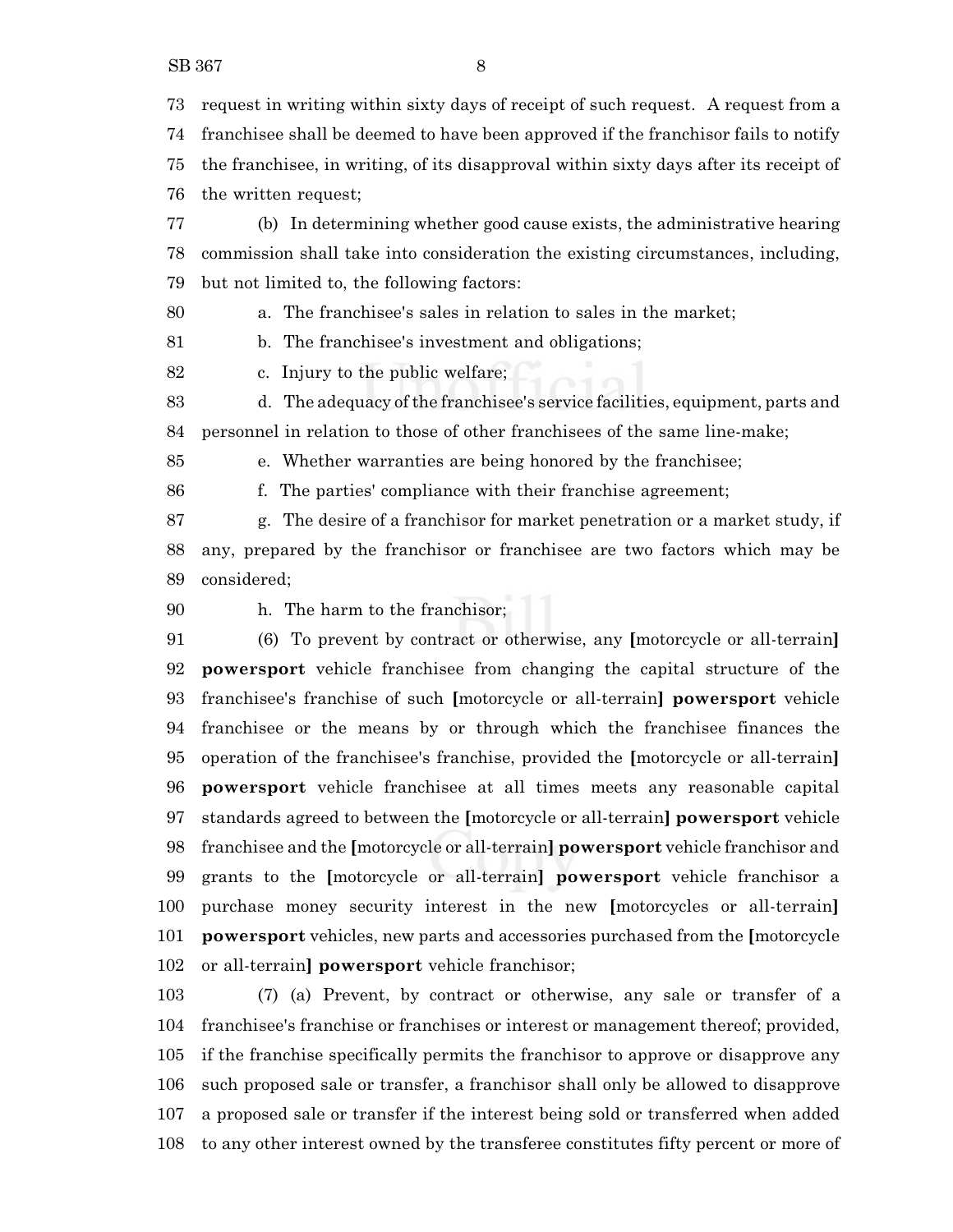the ownership interest in the franchise and if the proposed transferee fails to satisfy any standards of the franchisor which are in fact normally relied upon by the franchisor prior to its entering into a franchise, and which relate to the proposed management or ownership of the franchise operations or to the qualification, capitalization, integrity or character of the proposed transferee and which are reasonable. A franchisee may request, at any time, that the franchisor provide a copy of the standards which are normally relied upon by the franchisor to evaluate a proposed sale or transfer and a proposed transferee;

 (b) The franchisee and the prospective franchisee shall cooperate fully with the franchisor in providing information relating to the prospective transferee's qualifications, capitalization, integrity and character;

 (c) In the event of a proposed sale or transfer of a franchise, the franchisor shall be permitted to exercise a right of first refusal to acquire the franchisee's assets or ownership if:

 a. The franchise agreement permits the franchisor to exercise a right of first refusal to acquire the franchisee's assets or ownership in the event of a proposed sale or transfer;

 b. Such sale or transfer is conditioned upon the franchisor or franchisee entering a franchise agreement with the proposed transferee;

 c. The exercise of the right of first refusal shall result in the franchisee and the franchisee's owners receiving the same or greater consideration and the same terms and conditions as contracted to receive in connection with the proposed sale or transfer;

 d. The sale or transfer does not involve the sale or transfer to an immediate member or members of the family of one or more franchisee owners, defined as a spouse, child, grandchild, spouse of a child or grandchild, brother, sister or parent of the franchisee owner, or to the qualified manager, defined as an individual who has been employed by the franchisee for at least two years and who otherwise qualifies as a franchisee operator, or a partnership or corporation controlled by such persons; and

 e. The franchisor agrees to pay the reasonable expenses, including attorney's fees which do not exceed the usual, customary and reasonable fees charged for similar work done for other clients, incurred by the proposed transferee prior to the franchisor's exercise of its right of first refusal in negotiating and implementing the contract for the proposed sale or transfer of the franchise or the franchisee's assets. Notwithstanding the foregoing, no payment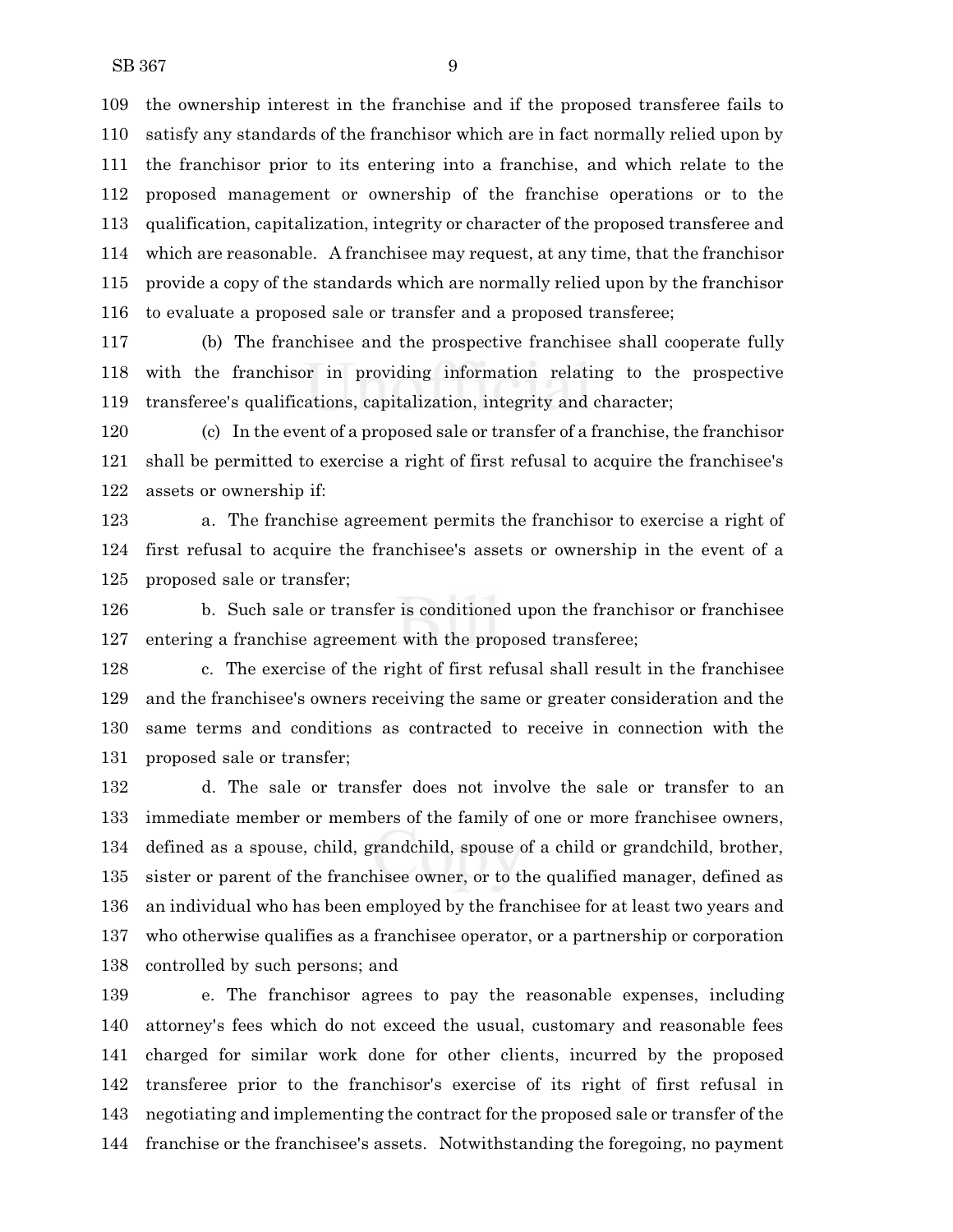SB 367 10

 of such expenses and attorney's fees shall be required if the franchisee has not submitted or caused to be submitted an accounting of those expenses within fourteen days of the franchisee's receipt of the franchisor's written request for such an accounting. Such accounting may be requested by a franchisor before exercising its right of first refusal;

 (d) For determining whether good cause exists for the purposes of this subdivision, the administrative hearing commission shall take into consideration the existing circumstances, including, but not limited to, the following factors:

 a. Whether the franchise agreement specifically permits the franchisor to approve or disapprove any proposed sale or transfer;

 b. Whether the interest to be sold or transferred when added to any other interest owned by the proposed transferee constitutes fifty percent or more of the ownership interest in the franchise;

 c. Whether the proposed transferee fails to satisfy any standards of the franchisor which are in fact normally relied upon by the franchisor prior to its entering into a franchise, and which are related to the proposed management or ownership of the franchise operations or to the qualification, capitalization, integrity or character of the proposed transferee which are reasonable;

d. Injury to the public welfare;

e. The harm to the franchisor;

 (8) To prevent by contract or otherwise any **[**motorcycle or all-terrain**] powersport** vehicle franchisee from changing the executive management of **[**motorcycle or all-terrain**] powersport** vehicle franchisee's business, except that any attempt by a **[**motorcycle or all-terrain**] powersport** vehicle franchisor to demonstrate by giving reasons that such change in executive management will be detrimental to the distribution of the **[**motorcycle or all-terrain**] powersport** vehicle franchisor's **[**motorcycles**] vehicles** shall not constitute a violation of this subdivision;

 (9) To impose unreasonable standards of performance upon a **[**motorcycle or all-terrain**] powersport** vehicle franchisee;

 (10) To require a **[**motorcycle or all-terrain**] powersport** vehicle franchisee at the time of entering into a franchise arrangement to assent to a release, assignment, novation, waiver or estoppel which would relieve any person from liability imposed by sections 407.1025 to 407.1049;

 (11) To prohibit directly or indirectly the right of free association among **[**motorcycle or all-terrain**] powersport** vehicle franchisees for any lawful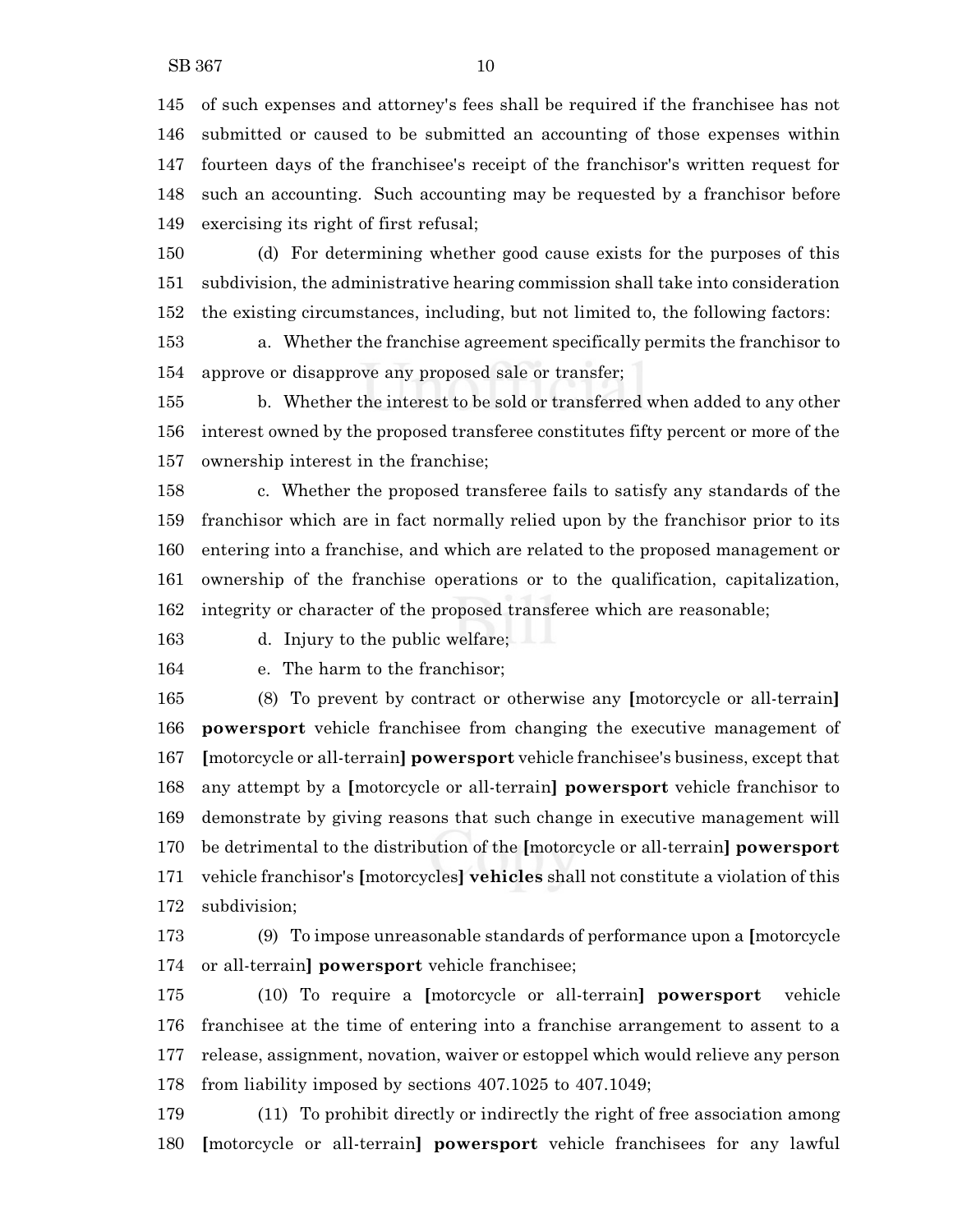purpose;

 (12) To provide any term or condition in any lease or other agreement ancillary or collateral to a franchise, which term or condition directly or indirectly violates the provisions of sections 407.1025 to 407.1049;

 (13) Upon any termination, cancellation or refusal to continue any franchise or any discontinuation of any line-make or parts or products related to such line-make by a franchisor, fail to pay reasonable compensation to a franchisee as follows:

 (a) Any new, undamaged **[**and**],** unsold **[**motorcycles or all-terrain**], and untitled powersport** vehicles in the franchisee's inventory of either the current model year**,** or **[**purchased from the franchisor within one hundred twenty days**] of the two model years** prior to receipt of a notice of termination or nonrenewal, provided the **[**motorcycle or all-terrain**] powersport** vehicle has less than **[**twenty**] seventy-five** miles registered on the odometer, including mileage incurred in delivery from the franchisor or in transporting the **[**motorcycle or all-terrain**] powersport** vehicle between dealers for sale, at the dealer's net acquisition cost;

 (b) The current parts catalog cost to the dealer of each new, unused, undamaged and unsold part or accessory if the part or accessory is in the current parts catalog, less applicable allowances. If the part or accessory was purchased by the franchisee from an outgoing authorized franchisee, the franchisor shall purchase the part for either the price in the current parts catalog or the franchisee's actual purchase price of the part, whichever is less;

 (c) The depreciated value determined pursuant to generally accepted accounting principles of each undamaged sign owned by the franchisee which bears a trademark or trade name used or claimed by the franchisor if the sign was purchased from, or purchased at the request of, the franchisor;

 (d) The fair market value of all special tools, data processing equipment and **[**motorcycle or all-terrain**] powersport** vehicle service equipment owned by the franchisee which were recommended in writing and designated as special tools and equipment and purchased from, or purchased at the request of, the franchisor within three years of the termination of the franchise, if the tools and equipment are in usable and good condition, except for reasonable wear and tear; and

 (e) The franchisor shall pay the franchisee the amounts specified in this subdivision within ninety days after the tender of the property subject to the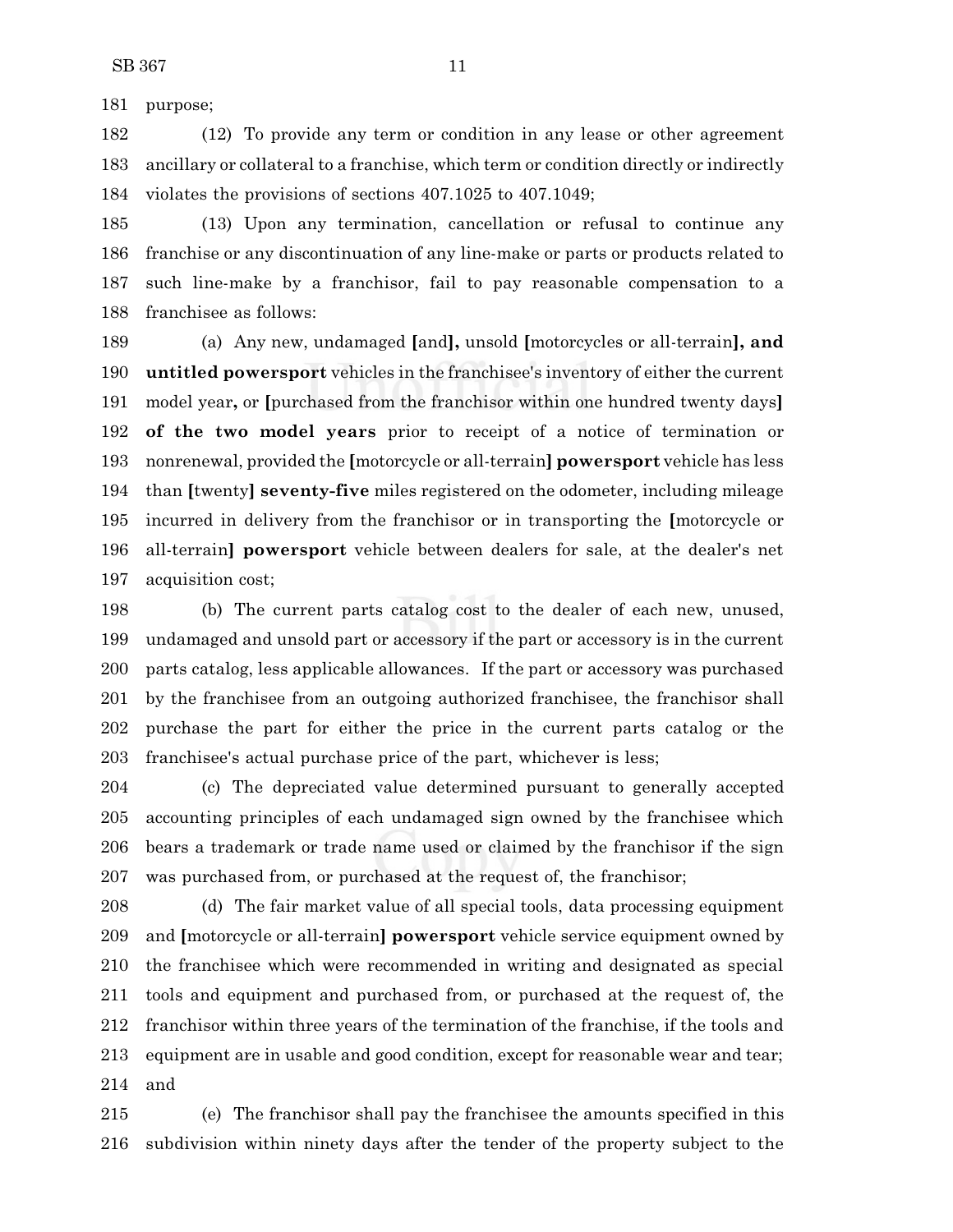franchisee providing evidence of good and clear title upon return of the property to the franchisor. Unless previous arrangements have been made and agreed upon, the franchisee is under no obligation to provide insurance for the property left after one hundred eighty days;

 (14) To prevent or refuse to honor the succession to a franchise or franchises by any legal heir or devisee under the will of a franchisee, under any written instrument filed with the franchisor designating any person as the person's successor franchisee, or pursuant to the laws of descent and distribution of this state; provided:

 (a) Any designated family member of a deceased or incapacitated franchisee shall become the succeeding franchisee of such deceased or incapacitated franchisee if such designated family member gives the franchisor written notice of such family member's intention to succeed to the franchise or franchises within forty-five days after the death or incapacity of the franchisee, and agrees to be bound by all of the terms and conditions of the current franchise agreement, and the designated family member meets the current reasonable criteria generally applied by the franchisor in qualifying franchisees. A franchisee may request, at any time, that the franchisor provide a copy of such criteria generally applied by the franchisor in qualifying franchisees;

 (b) The franchisor may request from a designated family member such personal and financial data as is reasonably necessary to determine whether the existing franchise agreement should be honored. The designated family member shall supply the personal and financial data promptly upon the request;

 (c) If the designated family member does not meet the reasonable criteria generally applied by the franchisor in qualifying franchisees, the discontinuance of the current franchise agreement shall take effect not less than ninety days after the date the franchisor serves the required notice on the designated family member pursuant to subsection 5 of section 407.1031;

 (d) The provisions of this subdivision shall not preclude a franchisee from designating any person as the person's successor by written instrument filed with the franchisor, and if such an instrument is filed, it alone shall determine the succession rights to the management and operation of the franchise; and

 (e) For determining whether good cause exists, the administrative hearing commission shall take into consideration the existing circumstances, including, but not limited to, the following factors:

a. Whether the franchise agreement specifically permits the franchisor to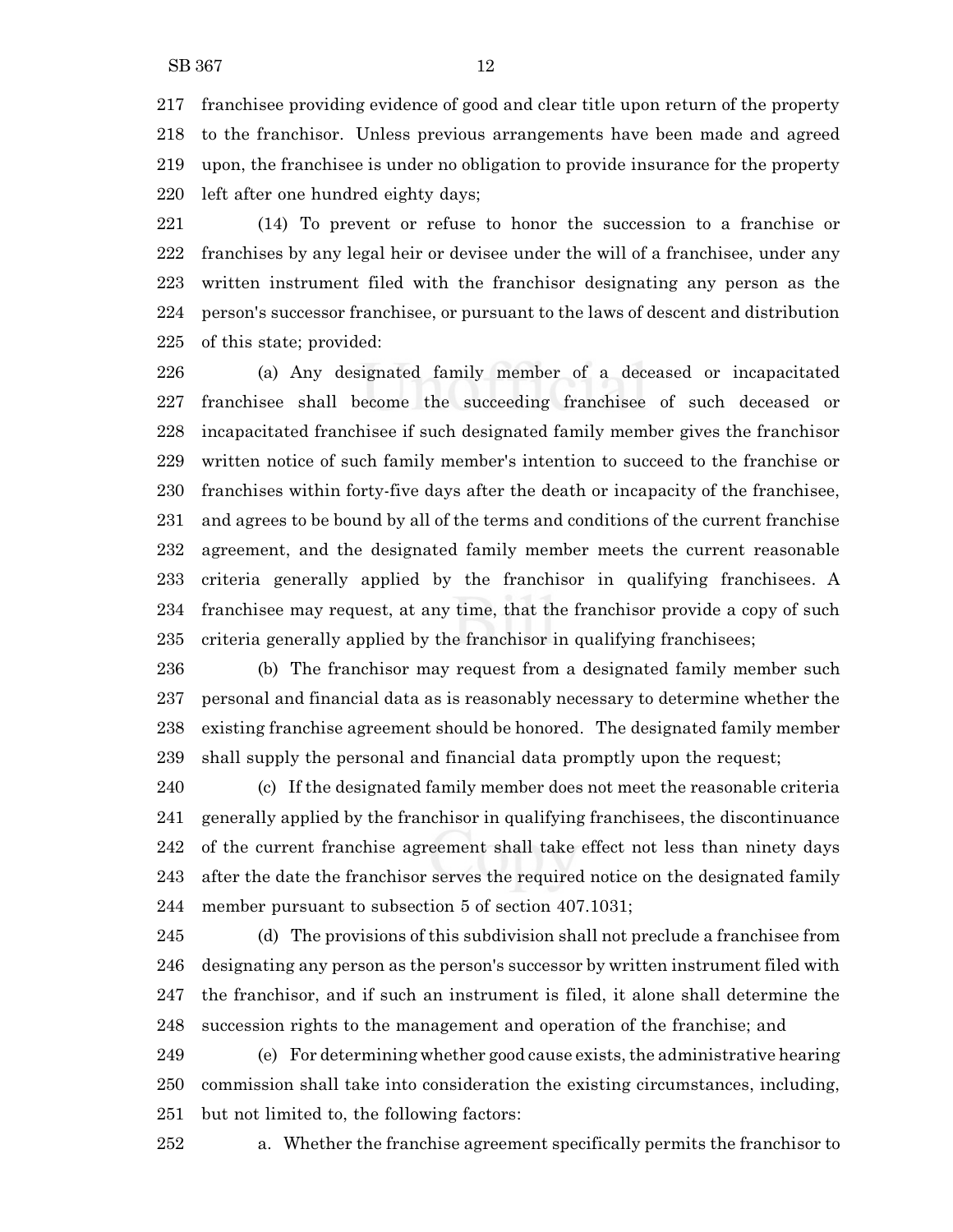approve or disapprove any successor;

 b. Whether the proposed successor fails to satisfy any standards of the franchisor which are in fact normally relied upon by the franchisor prior to the successor entering into a franchise, and which relate to the proposed management or ownership of the franchise operation or to the qualification, capitalization, integrity or character of the proposed successor and which are reasonable;

c. Injury to the public welfare;

d. The harm to the franchisor;

 (15) To coerce, threaten, intimidate or require a franchisee under any condition affecting or related to a franchise agreement, or to waive, limit or disclaim a right that the franchisee may have pursuant to the provisions of sections 407.1025 to 407.1049. Any contracts or agreements which contain such provisions shall be deemed against the public policy of the state of Missouri and are void and unenforceable. Nothing in this section shall be construed to prohibit voluntary settlement agreements;

 (16) To initiate any act enumerated in this subsection on grounds that it has advised a franchisee of its intention to discontinue representation at the time of a franchisee change.

407.1035. 1. For purposes of this section, "relevant market area" means: (1) For a proposed franchisee or franchisee who plans to relocate his or her place of business in a county having a population which is greater than one hundred thousand, the area within a radius of ten miles of the intended site of the proposed or relocated franchisee. The ten-mile distance shall be determined by measuring the distance between the nearest surveyed boundary of the existing franchisee's principal place of business and the nearest surveyed boundary line of the proposed or relocated franchisee's principal place of business; or

 (2) For a proposed franchisee or a franchisee who plans to relocate his or her place of business in a county having a population which is not greater than one hundred thousand, the area within a radius of twenty miles of the intended site of the proposed or relocated franchisee, or the county line, whichever is closer to the intended site. The twenty-mile distance shall be determined by measuring the distance between the nearest surveyed boundary line of the existing franchisee's principal place of business and the nearest surveyed boundary line of the proposed or relocated franchisee's principal place of business.

 2. As used in this section, "relocate" and "relocation" shall not include the relocation of a franchisee within two miles of its established place of business.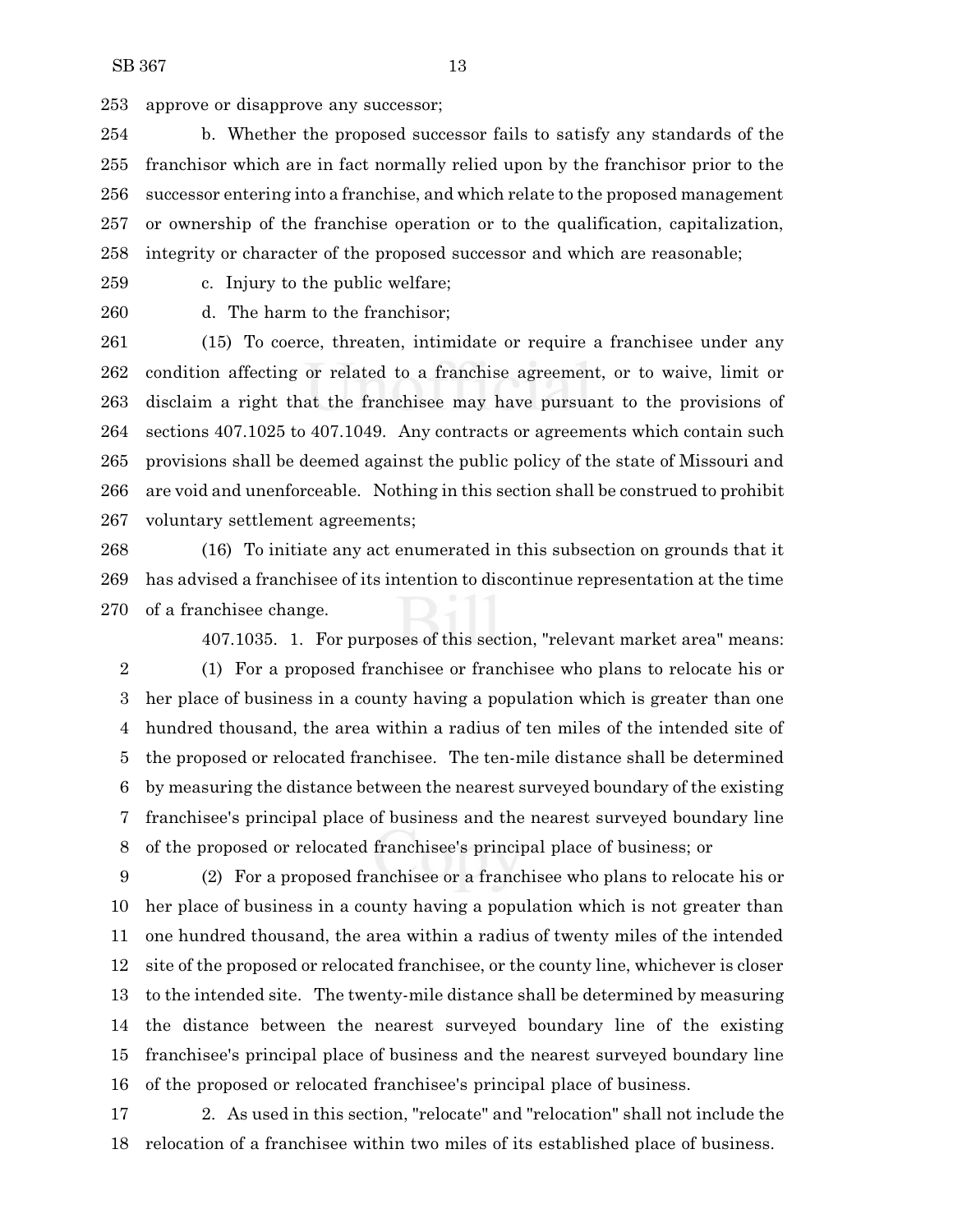3. As used in this section, "motor vehicle" shall include **[**motorcycles and all-terrain**] powersport** vehicles as defined in section 407.1025.

 4. Before a franchisor enters into a franchise establishing or relocating a franchisee within a relevant market area where the same line-make is represented, the franchisor shall give written notice to each franchisee of the same line-make in the relevant market area of its intention to establish an additional franchisee or to relocate an existing franchisee within that relevant market area.

 5. Within thirty days after receiving the notice provided for in subsection 4 of this section, or within thirty days after the end of any appeal procedure provided by the franchisor, a franchisee may bring an action pursuant to section 407.1031 to determine whether good cause exists for the establishing or relocating of a proposed franchisee.

 6. This section shall not apply to the reopening or replacement in a relevant market area of a closed dealership that has been closed within the preceding year, if the established place of business of the reopened or replacement franchisee is within two miles of the established place of business of the closed dealership.

 7. In determining whether good cause exists for establishing or relocating an additional franchisee for the same line-make, the court shall take into consideration the existing circumstances, including but not limited to the following:

(1) Permanency of the investment;

 (2) Effect on the retail motor vehicle business and the consuming public in the relevant market area;

(3) Whether it is injurious or beneficial to the public welfare;

 (4) Whether the franchisees ofthe same line-make in that relevant market area are providing adequate competition and convenient consumer care for the motor vehicles of that line-make in the market area, including the adequacy of the motor vehicle sales and qualified service personnel;

 (5) Whether the establishment or relocation of the franchisee would promote competition;

 (6) Growth or decline of the population and the number of new motor vehicle registrations in the relevant market area; and

 (7) Effect on the relocating franchisee of a denial of its relocations into the relevant market area.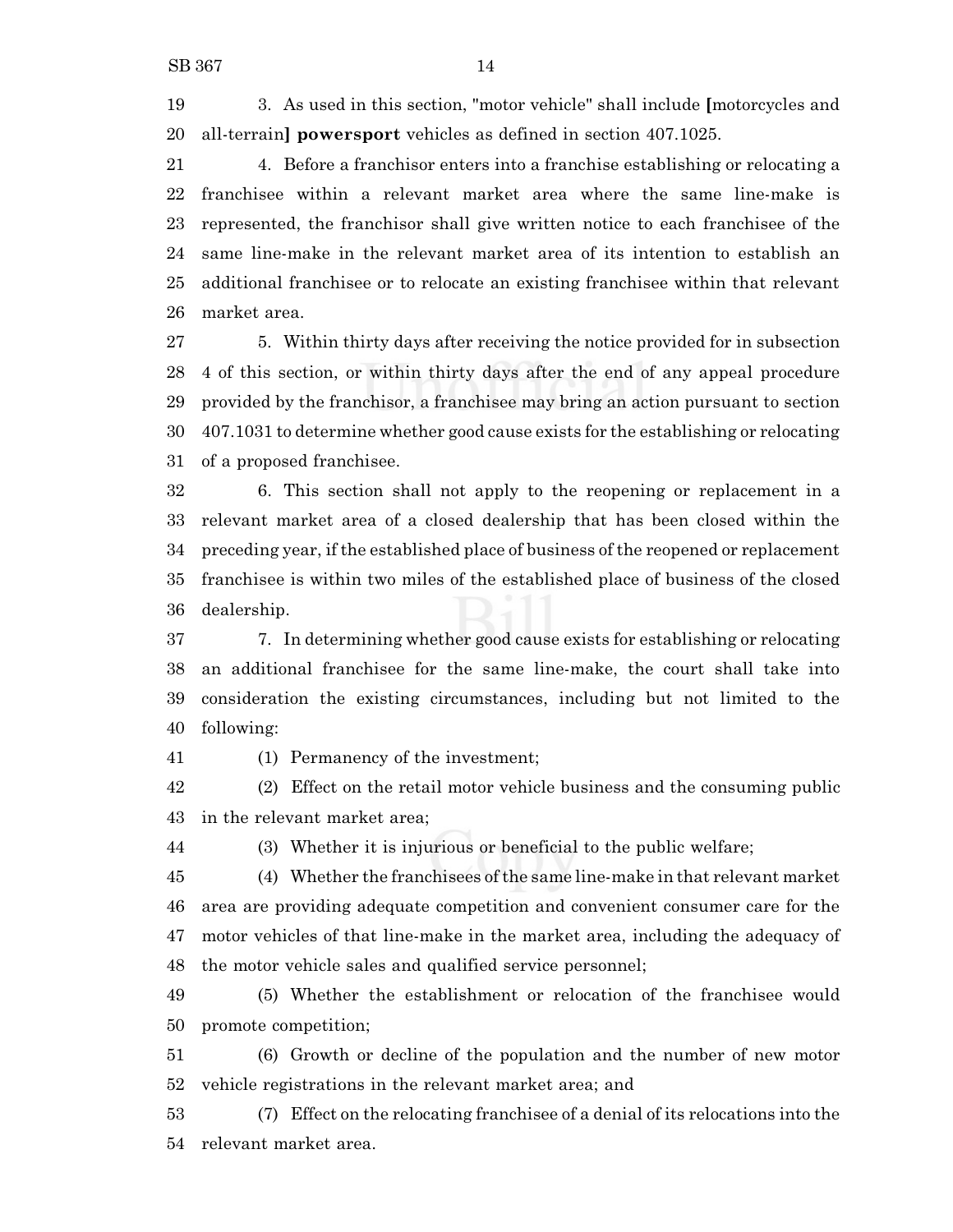8. The remedies and relief available pursuant to section 407.1049 shall apply to this section.

407.1037. When a franchised dealer or manufacturer proposes to establish or relocate a **[**motorcycle or all-terrain**] powersport** vehicle dealership within any city not within a county, the dealer or manufacturer shall make reasonable efforts to establish or relocate such dealership in an area within such city that improves the equitable distribution of dealerships within such city and is conveniently located to serve minorities who reside in such city.

407.1043. It shall be a defense for a **[**motorcycle or all-terrain**] powersport** vehicle franchisor, to any action brought pursuant to sections 407.1025 to 407.1049 by a **[**motorcycle or all-terrain**] powersport** vehicle franchisee, if it is shown that such **[**motorcycle or all-terrain**] powersport** vehicle franchisee has failed to substantially comply with reasonable and lawful requirements imposed by the franchise and other agreements ancillary or collateral thereto, or if the **[**motorcycle or all-terrain**] powersport** vehicle franchisee, or any of its officers, have been convicted of a felony relevant to business honesty or business practices, or if **[**the motorcycle or all-terrain vehicle**] such** franchisee has ceased conducting its business or has abandoned the franchise, or is insolvent as that term is defined in subdivision (23) of section 400.1-201, or has filed a voluntary petition in bankruptcy, or has made an assignment for benefit of creditors, or has been the subject of an involuntary proceeding under the Federal Bankruptcy Act or under any state insolvency law which is not vacated within twenty days from the institution thereof, or there has been an appointment of a receiver or other officer having similar powers for the **[**motorcycle or all-terrain**] powersport** vehicle franchisee or **[**the motorcycle or all-terrain vehicle**] such** franchisee's business who is not removed within twenty days from the person's appointment, or there has been a levy under attachment, execution or similar process which is not within ten days vacated or removed by payment or bonding, and it shall be a defense to any action brought pursuant to sections 407.1025 to 407.1049 that the complained of conduct by a **[**motorcycle or all-terrain**] powersport** vehicle franchisor was undertaken in good faith in pursuit of rights or remedies accorded to **[**a motorcycle or all-terrain vehicle**] such** franchisor as a seller of goods or a holder of a security interest pursuant to the provisions of chapter 400.

407.1047. 1. The provisions of this section shall apply to franchisors and franchisees engaged in the sale of **[**motorcycles and all-terrain**] powersport**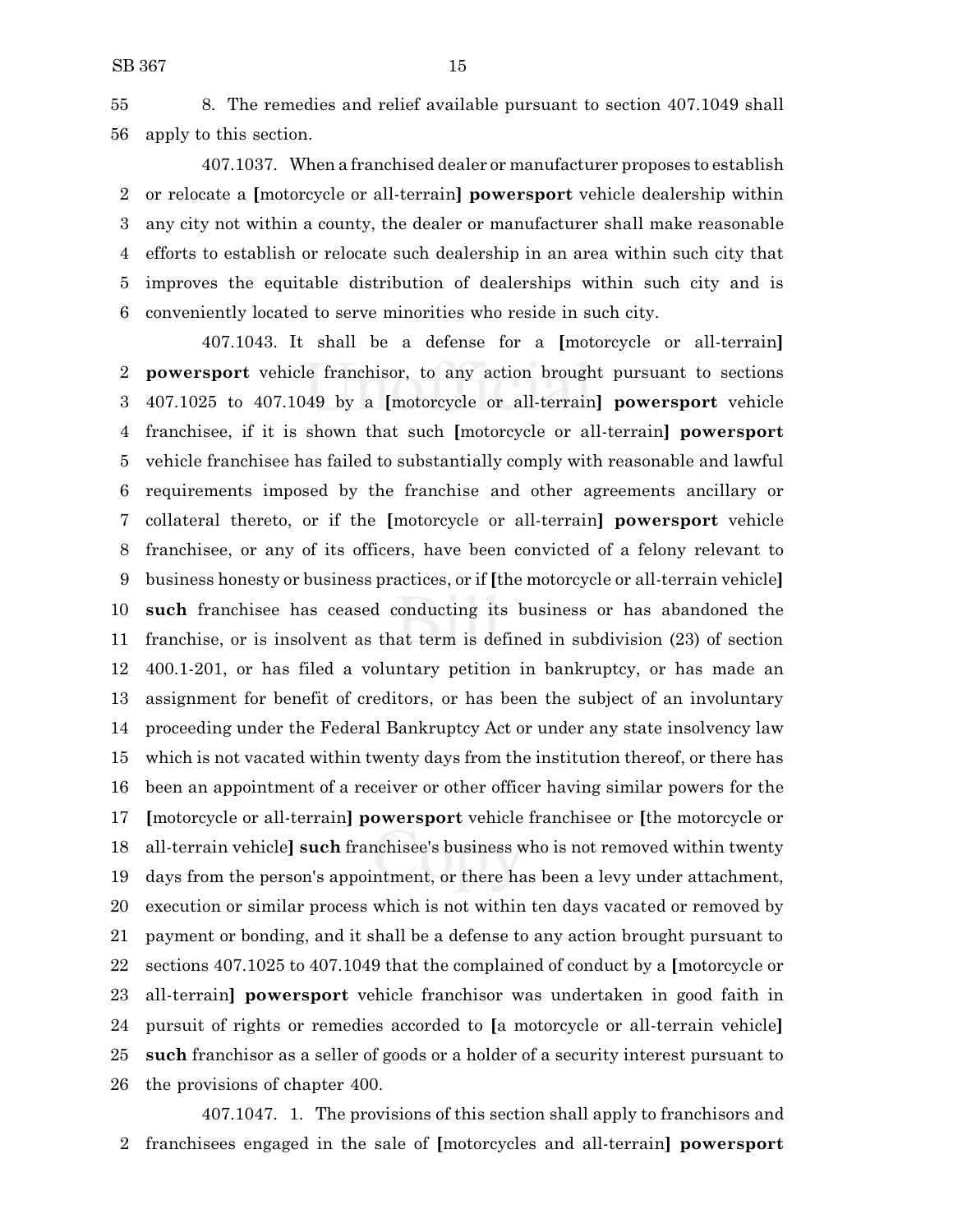vehicles.

 2. Each franchisor shall specify in writing to each of its franchisees in this state the franchisee's obligations for preparation, delivery, and warranty service on its **powersport vehicle** products. The franchisor shall compensate the franchisee for warranty service required of the franchisee by the franchisor.

 3. The franchisor shall provide the franchisee with the schedule of compensation to be paid to the franchisee for parts, work, and service, and the time allowance for the performance of the work and service. The schedule of compensation shall include reasonable compensation for diagnostic work, as well as repair service and labor. Time allowances for the diagnosis and performance of warranty work and service shall be reasonable and adequate for the work performed. In the determination of what constitutes reasonable compensation under this section, the principal factor to be given consideration shall be the prevailing wage rates being paid by the franchisees in the community in which the franchisee is doing business, and in no event shall the compensation of a franchisee for warranty labor be less than the rates charged by the franchisee for like service to retail customers for nonwarranty service and repairs, provided that such rates are reasonable.

4. A franchisor shall not:

(1) Fail to perform any warranty obligation;

 (2) Fail to include in written notices of franchisor recalls to owners of new **[**motorcycles and all-terrain**] powersport** vehicles the expected date by which necessary parts and equipment will be available to franchisees for the correction of the defects; or

 (3) Fail to compensate any of the franchisees in this state for repairs effected by the recall.

 5. All claims made by a franchisee pursuant to this section for labor and parts shall be paid within thirty days after their approval. All claims shall be either approved or disapproved by the franchisor within thirty days after their receipt on a proper form generally used by the franchisor and containing the usually required information therein. Any claims not specifically disapproved in writing within thirty days after the receipt of the form shall be considered to be approved and payment shall be made within thirty days. A claim that has been approved and paid may not be charged back to the franchisee unless the franchisor can show that the claim was fraudulent, false, or unsubstantiated, except that a charge back for false or fraudulent claims shall not be made more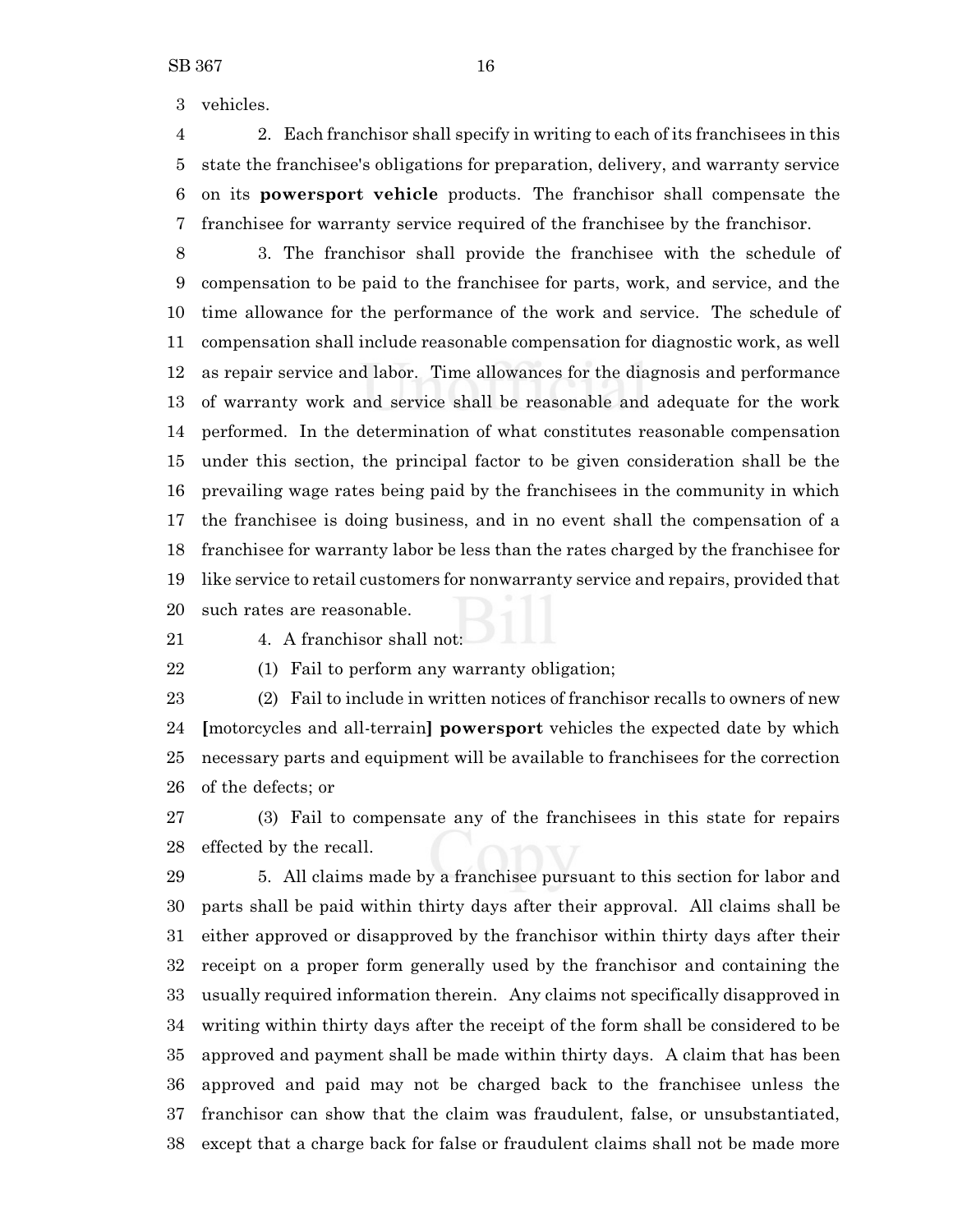than two years after payment, and a charge back for unsubstantiated claims shall not be made more than fifteen months after payment. A franchisee shall maintain all records of warranty repairs, including the related time records of its employees, for at least two years following payment of any warranty claim.

 6. A franchisor shall compensate the franchisee for franchisor-sponsored sales or service promotion events, programs, or activities in accordance with established guidelines for such events, programs, or activities.

 7. All claims made by a franchisee pursuant to subsection 5 of this section for promotion events, programs, or activities shall be paid within twenty-five days after their approval or program close, whichever comes later. All claims except those of the type set forth in subdivisions (1) and (2) of this subsection shall be either approved or disapproved by the franchisor within thirty days after their receipt on a proper form generally used by the franchisor and containing the usually required information therein. Any claim not specifically disapproved in writing within thirty days after the receipt of this form shall be considered to be approved, and payment shall be made within thirty days. The franchisor has the right to charge back any claim for twelve months after the later of either the close of the promotion event, program, or activity, or the date of the payment. The provisions of this subsection shall not apply to:

 (1) Claims related to holdbacks, retail sales bonuses, or similar programs in which the franchisor accrues a certain portion of the vehicle sales price for the franchisee and then at a later point in time pays that amount to the franchisee, in which event the franchisor shall compensate a franchisee no later than forty-five days following the payment date that the franchisor specified in the program;

 (2) Claims related to franchisor's use of a "balance forward account" to make reimbursement, in which event the franchisor shall compensate a franchisee no later than seventy-five days following the date that the franchisee properly registered the manufacturer's limited warranty for the vehicle.

407.1049. In addition to the administrative relief provided in sections 407.1025 to 407.1049, any **[**motorcycle or all-terrain**] powersport** vehicle franchisee may bring an action in any court of competent jurisdiction against a **[**motorcycle or all-terrain**] powersport** vehicle franchisor with whom the franchisee has a franchise, for an act or omission which constitutes an unlawful practice as defined in section 407.1034 to recover damages sustained by reason thereof, and, where appropriate, such **[**motorcycle or all-terrain**] powersport**